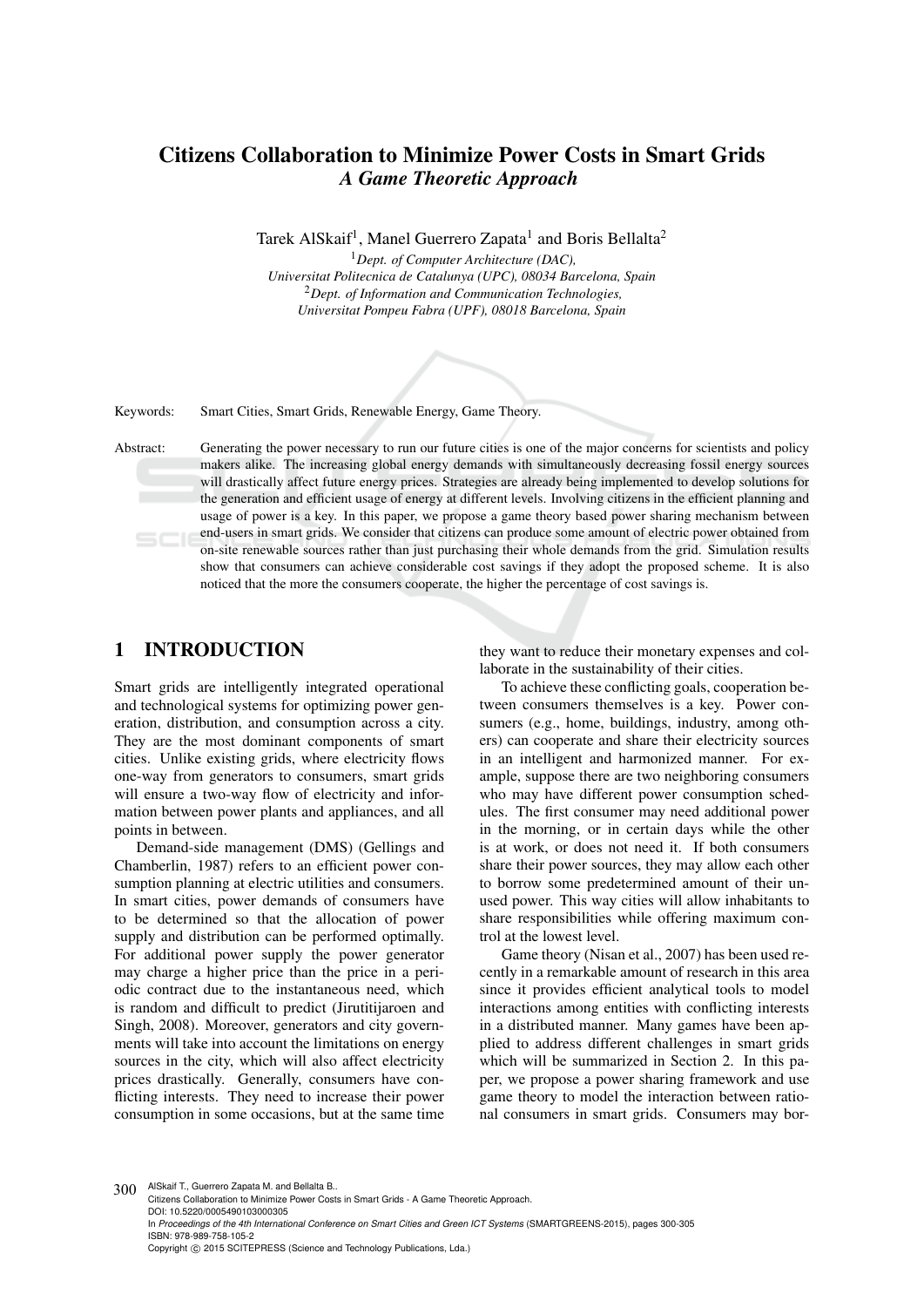-IN

row/lend each other some amount of power instead of usually purchasing it from the provider at a higher cost. The consumers cooperate and at the end of each predetermined stage, they calculate their payoff (e.g., power costs) and decide to keep cooperating or not. We prove and illustrate through simulation that cooperation is always preferable (i.e., rational consumers always achieve cost savings by sharing their power). To the best of our knowledge, this is the first work that investigates the usability of game theory formulations to design a local power sharing scheme between consumers in smart grids.

The rest of the paper is organized as follows. Section 2 surveys the related work. The system model is illustrated in Section 3. The proposed game model is described and analyzed in Section 4. Numerical results are discussed in Section 5. Finally, we conclude the paper and give pointers for possible future directions in Section 6.

### 2 RELATED WORK

Many surveys can be found in the recent literature that focus to a great extent on smart grids architectures, challenges, potential applications, and communications requirements like (Niyato et al., 2011; Fang et al., 2012; Siano, 2014). A survey of game theory methods for smart grids is provided in (Saad et al., 2012).

There are several studies that apply game theory models in the smart grid context. A distributed load management scheme based on a congestion game is proposed in (Ibars et al., 2010). The goal is to control the power demand at peak hours, and avoid overloading both the generation and distribution capacity of the grid. To reduce electricity costs and peak loads, a Real-Time Pricing (RTP)-based power scheduling scheme for residential power usage is proposed in (Chen et al., 2011) using a Stackelberg game model. In (Agarwal and Cui, 2012), a non-cooperative load balancing game among power demanding consumers and a retailer is formulated with two pricing schemes: an average-cost and an increasing-block pricing schemes. A Stackelberg game between utility companies and end-users is presented in (Maharjan et al., 2013). The goal is to maximize the revenue of each utility company and the payoff of each user. In (Atzeni et al., 2013), demand-side users are interested in minimizing their power costs by owning some kind of distributed energy source and/or energy storage device. A noncooperative game is introduced to optimize their production/storage strategy. Two models of dynamic



pricing are presented in (Cui et al., 2013) to solve the profit maximization problem of non-cooperative utility companies in an oligopolistic market. In (Chen et al., 2014), a game theory based real-time load billing scheme is proposed to effectively convince the selfish consumers to shift their peak-time consumption and to fairly charge the consumers for their energy consumption. A game theory based matchmaking solution that harmonizes load demands with the instantaneously available power, as well as the amount of stored renewable energy in smart grids is proposed in (Spata et al., 2014). A coalition game is presented in (Luan et al., 2014) to allow consumers not only to maximize their payment savings (i.e., by scheduling their power consumption), but also to consider the social welfare in the network as well.

#### 3 SYSTEM MODEL

In this work we consider a generic smart grid which consists of an electricity provider and a set of consumers in a neighborhood (e.g., home, buildings, among others)  $\mathcal{N} = \{n_1, n_2, \dots, n_N\}$ , as illustrated in Fig. 1, where  $N = |\mathcal{N}|$ . The consumers buy energy from the provider and can use renewable energy sources as well. We assume that users' power demands may be variable both in quantity and time, and that users can approximately predetermine their demands for future time periods. Such variability could be exploited by consumers to minimize the need of buying additional power demands from the provider. This is achieved by allowing consumers to cooperate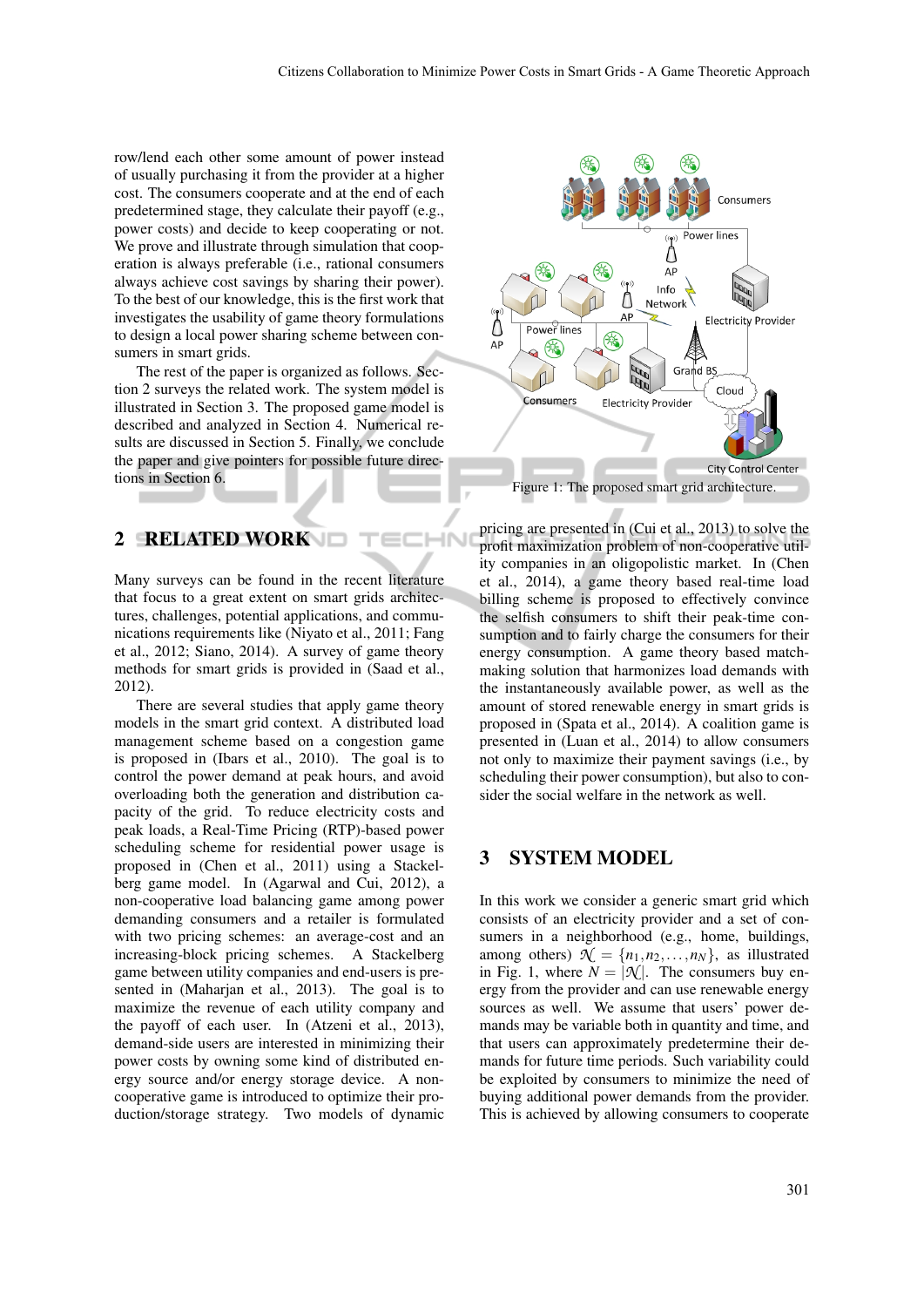through a borrow/lend power sharing scheme.

The consumers have demand management capabilities. That is, each consumer is equipped with a smart energy meter, which controls and organizes the power consumption intelligently. Smart meters are responsible of communications between consumers. They exchange information about consumers' additional demands and their available power that could be shared with others.

A power demand of a consumer *i* depends on a time period  $t \in \mathcal{T}$ , where  $\mathcal{T}$  is the set of all time periods. At every time period *t*, each consumer has three power values: i) an amount of power received from the provider, ii) an amount of green power generated by on-site renewable energy sources, and iii) a power demand value. From these value a consumer can determine at every *t* if an additional power demand is required or if there is a redundant amount of power. After a series of time periods the consumer  $i$  will have a power vector  $P_i$  that indicates the additional demands, as well as the available power, at different time periods *T* . This power vector is defined as  $P_i = [P_i^1, P_i^2, \dots, P_i^T]$ , where  $P_i \in \mathbb{R}$ . A negative value of *P<sup>i</sup>* indicates a required additional demand, while a positive one represents the available power that could be shared with other consumers. Each time period can represent different timing horizons such as an hour of a day, a day in a month, a month in a year, among others. We can easily calculate  $P_i$  as follows:

$$
P_i = (P_{\text{ren},i} + P_{\text{cont},i}) - P_{\text{dem},i} \tag{1}
$$

where  $P_{\text{ren,i}}$  represents the power received from renewable sources,  $P_{\text{cont,i}}$  represents the contracted power received from the electricity company, and  $P_{\text{dem,i}}$  is the power demands of a user *i*. Let  $P_i^{(+)}$ *i* denote a vector contains the positive values of the power vector  $P_i$  (i.e., offers), and  $P_i^{(-)}$  $\mathbf{a}^{(-)}$  denote a vector contains the negative values of  $P_i$  (i.e., additional demands). We have:

$$
P_i = P_i^{(-)} + P_i^{(+)} \tag{2}
$$

This power vector will determine the benefit and costs of each consumer in the system, as we will see in Section 4. By sharing power, it is possible that a consumer can increase his/her power consumption at a certain time period without the need of buying an additional amount of power from the provider. However, consumers who borrow some amount of power from their neighbors should also lend them an amount of power at different schedules (i.e., when the other consumer has some additional demands).

# 4 GAME FORMULATION AND ANALYSIS

We formulate the interaction between consumers using a non-cooperative game similar to the repeated Forwarder's Dilemma game that has been used to address several problems in the wireless communication field (Felegyhazi and Hubaux, 2006). In this game users cooperate in order to obtain mutual advantage. The game can be defined as follows:

- Players. The set of players in this game are endusers (i.e., power consumers) in a smart grid,  $\mathcal{N} =$  ${n_1, \ldots, n_N}.$
- Strategies: The set of strategies, *S*, for each player *i*:
- Cooperate (C). A consumer shares an amount of power with another consumer in the grid. A consumer who cooperates keeps cooperating as long as his/her opponent cooperates.
- Defect (D). The consumer decides to stop sharing power and leaves the game if the cost of ad-VOL ditional demands after sharing power ( $C''$ ) are not reduced, or if the other player defects.
	- Payoff or Utility. The satisfaction of a player *i* in a game is determined through the payoff function. The benefits obtained (i.e., the indirect cost savings achieved by borrowing an amount of power), as well as the payments (i.e., remaining power demands that have to be purchased from the provider  $(P_i^{\prime t})$ , and the reduced amount of available power that has been lent to an opponent  $(P_i^{\prime\prime\prime})$  are the major factors that determine the payoff function of this game at a time period *t*. We define the payoff function of a consumer *i* as follows:

$$
\pi_i = -C_1 P_i^{\prime t} - C_2 P_i^{\prime \prime t} \tag{3}
$$

$$
P_i'^t + P_i''^t = P_i^{(-),t} \tag{4}
$$

where  $C_1$  is the cost of buying each additional kWh from the provider (i.e., outside the contract), and  $C_2$  ( $C_2 < C_1$ ) is the cost of each kWh in the fixed contract. It is worth mentioning that in case of cooperation, the cost of additional demands is reduced (i.e. an implicit benefit is achieved).

In this game, we assume that consumers are rational users who want to maximize their own welfare by minimizing their power monetary costs. A player's strategy specifies the action he/she will take at each stage for each possible strategy played by the other player. We assume that the interaction among players is reciprocal (i.e., consumers may be offering/demanding for a certain amount of power at different time periods, and need to borrow/lend some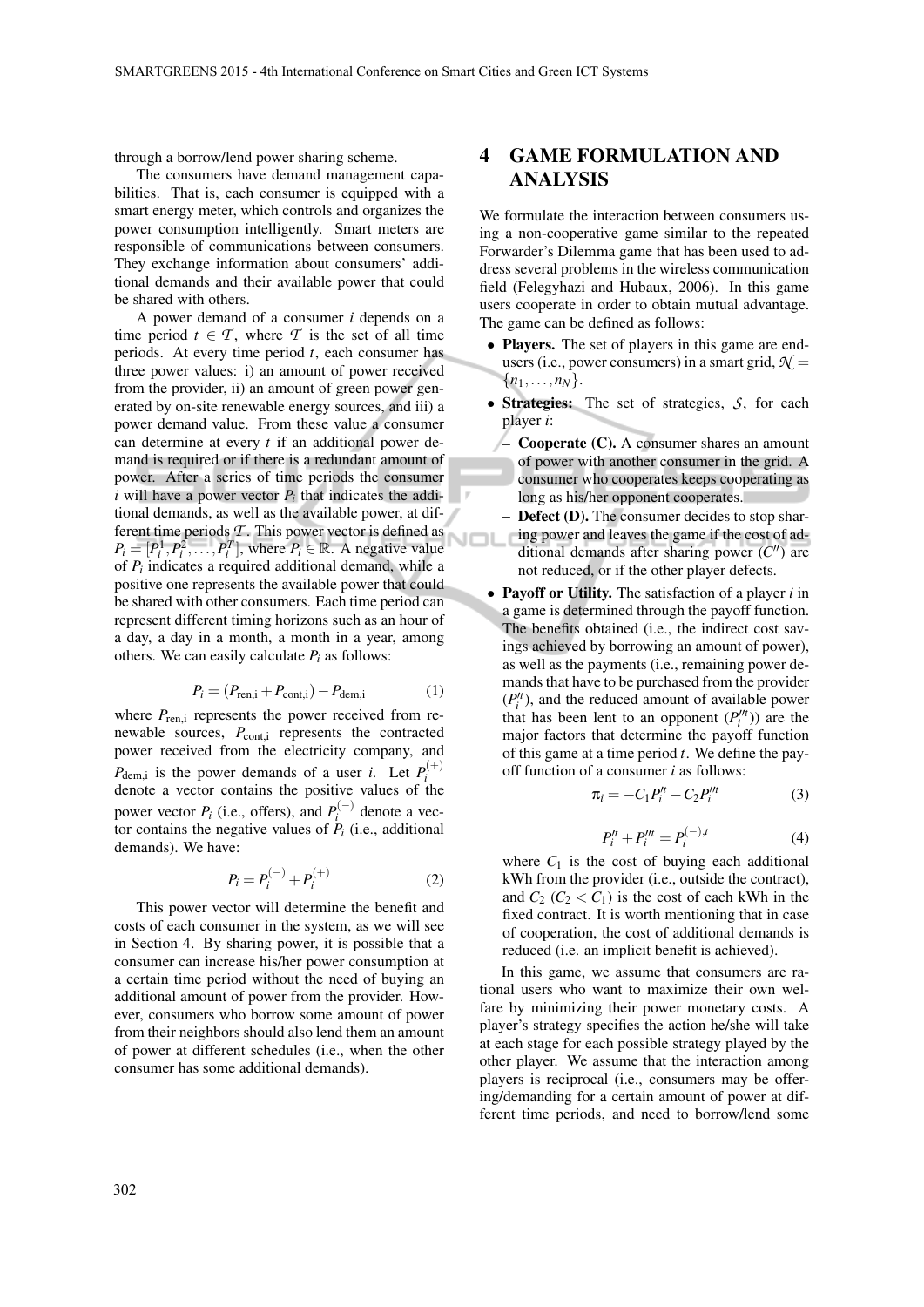Table 1: The payoff matrix.

|          | Player 2        |                 |              |  |  |
|----------|-----------------|-----------------|--------------|--|--|
|          |                 | Cooperate $(C)$ | Defect $(D)$ |  |  |
| Player 1 | Cooperate $(C)$ | $a_1, a_2$      | $c_1, b_2$   |  |  |
|          | Defect $(D)$    | $b_1, c_2$      | $d_1, d_2$   |  |  |

amount of power from each other). Thus, we can isolate any pair of consumers and study the interaction between them as a two-player game.

Definition 1. *Nash equilibrium is a strategy profile, from which no single player can individually improve his welfare by deviating.*

Formally, a strategy profile is said to be a NE if for any player *i*, and for all of its strategies  $s_i' \in S$ , we have that:

*ui*(*s<sup>i</sup>*

$$
u_i(s_i, s_{-i}) \ge u_i(s'_i, s_{-i})
$$
 (5)

The stage payoffs matrix is given in Table I, where  $b_1 > a_1 > d_1 > c_1 (b_2 > a_2 > d_2 > c_2$ ) are the payoffs of player 1 (player 2) in the different strategy profiles. This game is known to be a symmetric nonzero-sum game in which the strategy profile (D,D) is a strictly dominated strategy, and a pure strategy Nash equilibrium (Felegyhazi and Hubaux, 2006). However, If both consumers plays D, they have to buy their entire additional power demands from the provider. If the game is repeated, consumers can mutually minimize their power costs by playing Cooperate (C) (i.e., by borrowing/lending some amount of power to each other). The costs could be minimized from  $d_1(d_2)$ to  $a_1(a_2)$  in this case. In other word, by cooperating, they can achieve an outcome that is better for both players than mutual defecting. A player *i* would play C as long as its opponent plays C. If one player changes and chooses D, then the other will play D forever. Switching to D could be interpreted as a punishment of the opponent. This may convince players to cooperate instead of exploiting short advantages. However, neither player would prefer defecting since they know the end of the game. Cooperating in every stage is also proved to be a Nash equilibrium in such a repeated game. We will ensure via simulation in Section 5 that players who have power to share can not achieve better payoff by defecting.

It is assumed that players calculate their payoff in each time period (e.g., weekdays). At the end of a predefined number of time periods (e.g., one week), each player measures the total payoff and compares it with the expected payoff received when buying the entire additional demands from the provider (i.e., when defecting). Then, a decision whether to continue cooperating or not is made. This power sharing game is illustrated in Fig. 2.

The reason of  $d_1(d_2)$  being greater than  $c_1(c_2)$  is because if one consumer cooperates and the other defects, the first has not only to buy the total additional demands from the provider, but also his/her available power will decrease. As we mentioned before, the cost of available power obtained from renewables and/or in a regular contract is assumed to be cheaper than the cost of additional demands  $(C_2 < C_1)$ .



Figure 2: The flow chart of the proposed power sharing game.

#### 5 NUMERICAL RESULTS

In our simulation, we consider a residential scenario consisting of *N* consumers. First we will take a random pair of consumers and study the interaction between them as a two-player game. Then, we will show via simulations that the payoff of a consumer could be increased by cooperating with more players. Each time period *t* is set as one day. The interaction is held onetime a day. Both players calculate their utility using the payoff function. After one week of interaction (i.e., playing C), each player measures the total utility, and compares it with the expected payoff received without cooperation. Then, the consumer decides to continue cooperation or not.

In our scheme we assume that citizens have on-site renewable energy sources and they choose the cheapest possible offer given by the electricity company. Let us consider that the consumers buy each kWh in the regular contract with a cost  $C_2$ = \$0.09/kWh, and the cost of each additional required kWh is  $C_1$  = \$0.20/kWh (these values are according to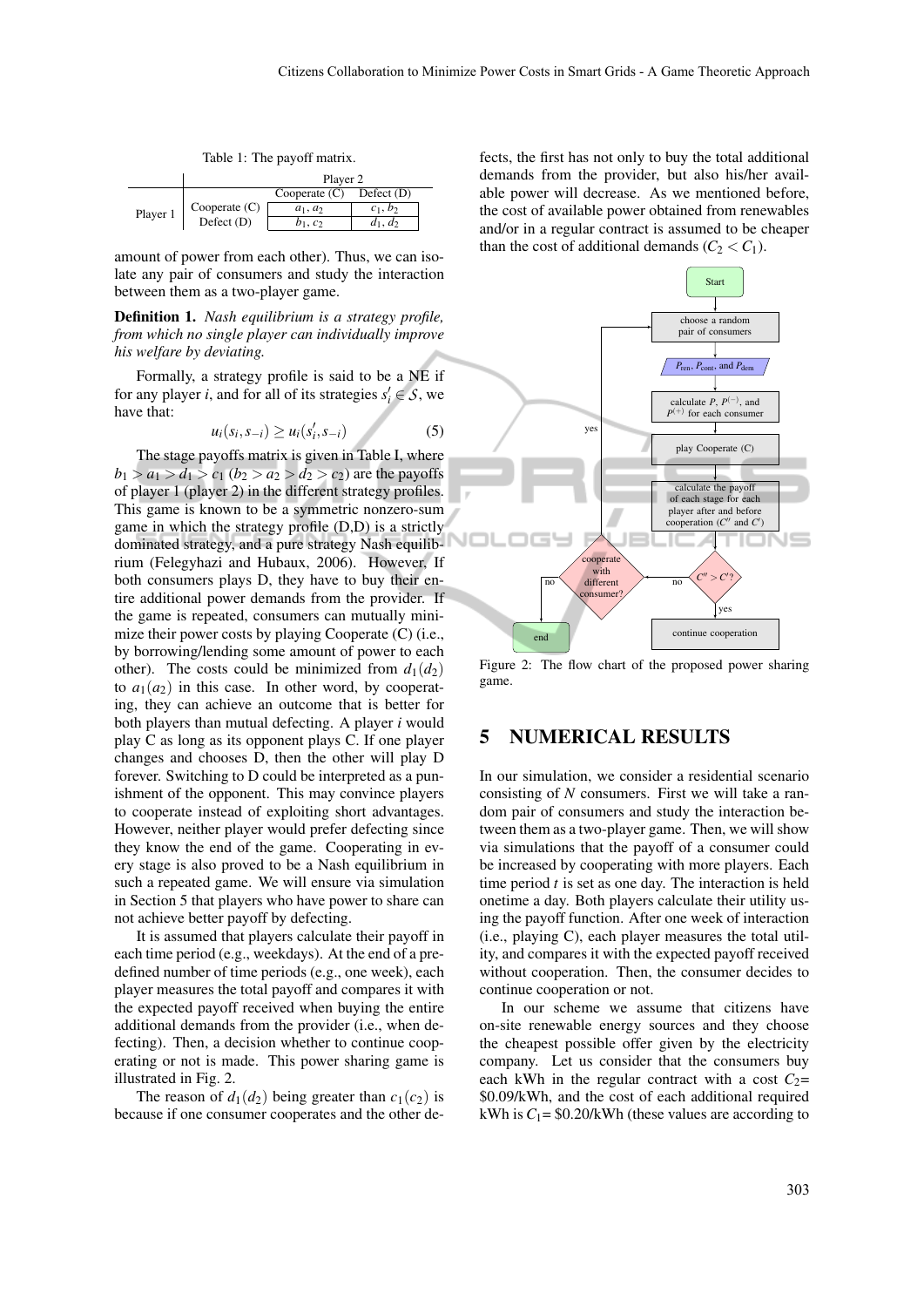the payment of residential customers in the U.S (Energy Information Administration, 2014)). Demands in a regular contract can differ from one day to the other, as demands on weekends, for example, could be higher than in normal working days. Consumers can share redundant power (i.e., obtained from renewable energy sources and/or received from the utility company but not needed). However, if they do not use or share this power, they can not return it to the provider. We assume that values in power vectors are uniformly distributed inside the range  $[x_1, x_2]$ , where  $x_1, x_2 \in \mathbb{R}$ , negative values indicates the additional demands, and positive ones represents the offers (i.e., the available power).

In our simulation, power demands, as well as power offers, are generated through a uniform pseudo-random number generator. We suppose that consumers can share between 0 and 0.5 kWh of power obtained from renewable sources per day. It is also assumed that values in power vectors are between -2 and 2 kWh/day (i.e.,  $x_1 = -2$ ,  $x_2 = 2$ ). In order to investigate the strength of the proposed scheme, we define three different simulation sets. In the first set, additional power demands are set to be higher than offers (i.e., demands are between -2 and -1 kWh/day, and offers are between 0.5 and 1 kWh/day). In the second one, power demands are set to be between -2 and -1, and offers are between 1 and 2. In the third set, demands are between -1.5 and -1, but offers are between 1.5 and 2. The proposed model is implemented in MATLAB. Each value represents an average of 100 runs. Fig. 3 and Table II compare the costs of additional power demands before  $(C')$  and after  $(C'')$  adopting the power sharing scheme in the case of the 2-players game. It is observed that power expenses are can be reduced if consumers mutually keep playing Cooperate (C).

Due to the randomness in power consumption of different end-users, the demands of a player may not be satisfied by cooperating with only one player. In addition, offers may not be totally borrowed -or even not borrowed at all. Since obtaining the required demand is limited by the offer availability of other players, when the number of cooperating players increases, the probability that the required demand is satisfied by one or more players is higher. In Fig. 4 and Fig. 5, we show how a consumer can reduce power costs if he/she cooperates with more players. It is also observed that cost savings are achieved in the three different simulation sets. Therefore, we believe that cooperation and power sharing will be preferable even for high power demanding users, which makes the proposed scheme eligible to be a solution for the proposed problem.

Table 2: The payoffs of players in one month for the three different simulation sets.

|                  |          |   | Player 2                      |                  |
|------------------|----------|---|-------------------------------|------------------|
|                  |          |   | C                             | D                |
| Simulation set 1 | Player 1 |   | $C = 3.165, -3.090$           | $-3.801, -2.804$ |
|                  |          | D | $-2.896, -3.687$              | $-3.532, -3.401$ |
|                  |          |   | $\mathfrak{c}$                |                  |
| Simulation set 2 | Player 1 |   | $C = 1.801, -1.863$           | $-2.539, -1.531$ |
|                  |          | D | $-1.459, -2.622$              | $-2.197, -2.289$ |
|                  |          |   |                               |                  |
| Simulation set 3 | Player 1 |   | $\overline{C}$ -1.242, -1.287 | $-2.077, -0.911$ |
|                  |          |   | $-0.860, -2.137$              | $-1.694, -1.761$ |



Figure 3: The average monthly payoff of each player in the power sharing game in case of playing (C,C) and (D,D).



Figure 4: The average monthly payoff of a consumer as a function to the number of players he/she cooperates with.

# 6 CONCLUSION AND FUTURE **WORK**

Future directions in smart cities are to involve people and society in being part of the intelligence and success of the city, helping their environment, and reducing their costs as well. In this paper we have presented a game theory based power sharing scheme between end-users in smart grids. We have proved via simulations, and for different classes of consumers, that citizens can noticeably minimize their power costs if they